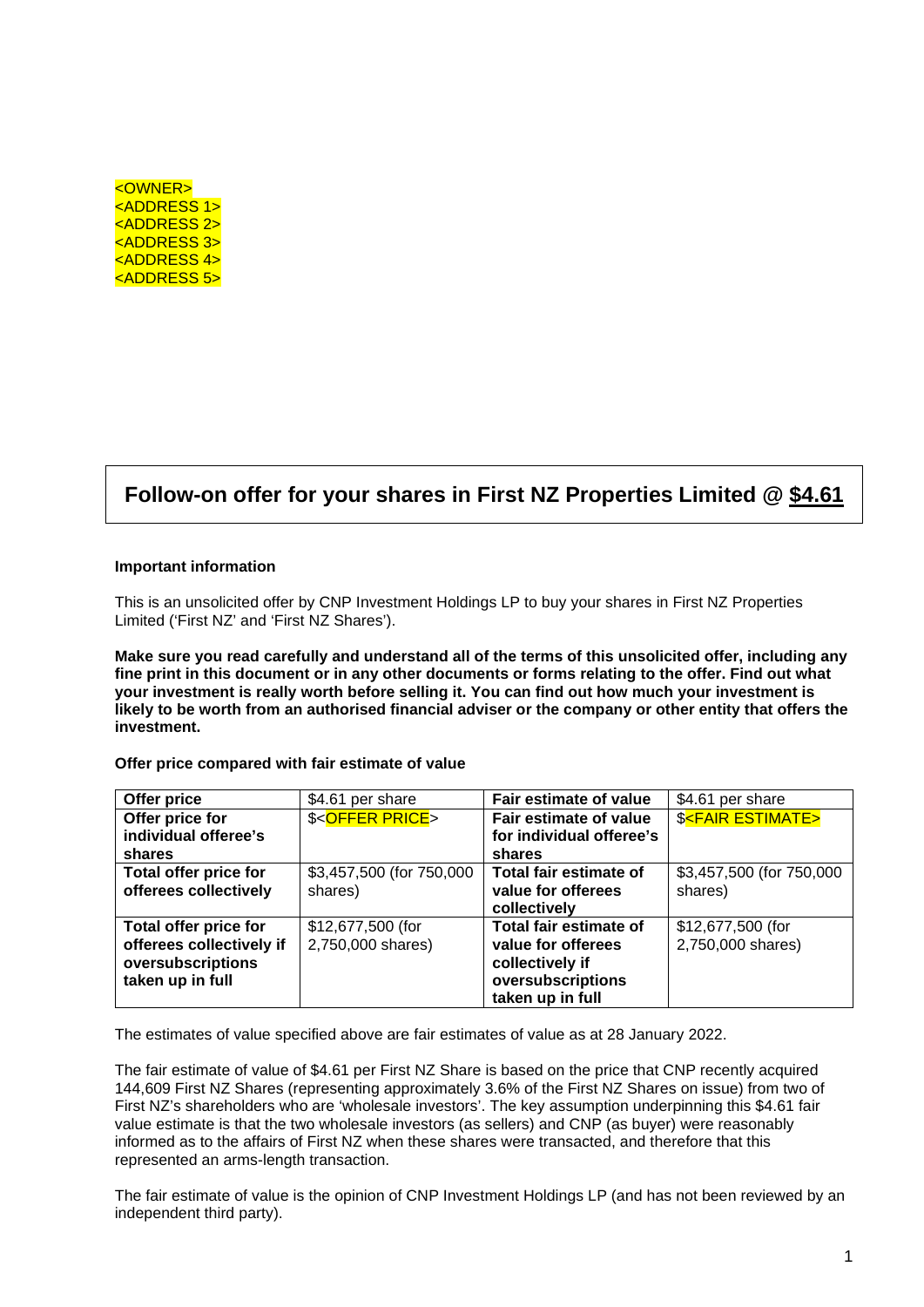You can find out how much your investment is likely to be worth from an authorised financial adviser or the company or other entity that offers the investment.

The offer to you must remain open for a minimum of 30 days from the date of the offer. You have time to think about whether or not to accept the offer.

# **Terms of payment**

CNP reserves the discretion to make payment at any time after receiving an accepting shareholder's Acceptance and Share Transfer Form. Regardless, all payments must occur no later than 31 March 2022. Payment will be made to the bank account specified by you (either in the Acceptance and Share Transfer Form or otherwise).

### **Key dates**

Date of the offer: 5 February 2022 Expiry date of the offer: 9 March 2022

# **Right to cancel**

If you accept the offer but then change your mind, you have the legal right to cancel the agreement under the Financial Markets Conduct Regulations 2014 (provided you do so within the time frames referred to below).

To cancel the agreement, you must—

- do both of the following:
	- o contact the offeror (see the offeror details below) and state that you want to cancel or withdraw from the agreement. You must do this within 10 Working Days after the date on which you accepted the offer; and
	- o repay to the offeror the amount paid by the offeror to you under the agreement (if any). You must do this within 20 Working Days after the date on which you accepted the offer; or
- repay to the offeror the amount paid by the offeror to you under the agreement within 10 Working Days after the date on which you accepted the offer.

**Note**: A **Working Day** is a day of the week other than—

- a Saturday, a Sunday, Waitangi Day, Good Friday, Easter Monday, Anzac Day, Queen's Birthday, and Labour Day; and
- a day in the period commencing with 25 December in a year and ending with 2 January in the following year; and
- if 1 January falls on a Friday, the following Monday or, if 1 January falls on a Saturday or a Sunday, the following Monday and Tuesday; and
- if Waitangi Day or Anzac Day falls on a Saturday or a Sunday, the following Monday.

# **Offeror details**

CNP Investment Holdings LP, 22 Masons Ave, Herne Bay, Auckland 1011, craig@pagetcapital.co.nz. CNP Investment Holdings LP may nominate a related entity to acquire the First NZ Shares under the Offer. However CNP Investment Holdings LP will remain responsible for its obligations under this Offer, including payment.

#### **Further important information**

The Financial Markets Authority (the **FMA**) regulates New Zealand's financial markets, which includes monitoring and enforcing compliance with the law relating to unsolicited offers. The FMA's main objective is to promote fair, efficient, and transparent financial markets. Further guidance for investors, including in relation to unsolicited offers and on how to find an authorised financial adviser, is available on the FMA's Internet site http://www.fma.govt.nz.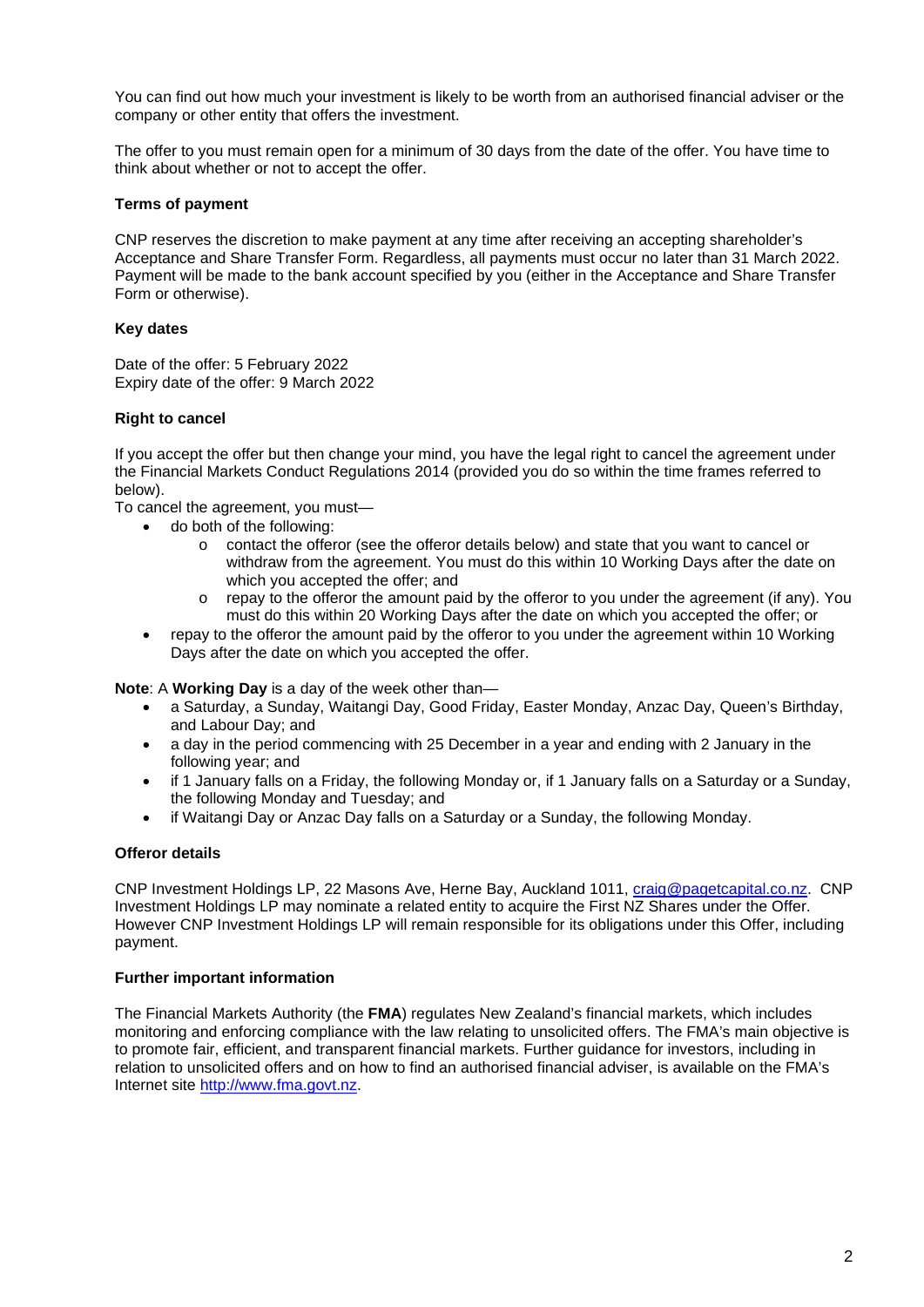# **Letter to First NZ shareholders from CNP Investment Holdings LP**

Dear First NZ Shareholder

This is a follow-on offer ('Offer') from CNP Investment Holdings LP ('CNP') for your shares in First NZ Properties Limited ('First NZ' and 'First NZ Shares') at a price of **\$4.61** per First NZ Share (as adjusted for dividends/distributions/other matters as set out in the Offer Summary).

Like the previous offer, CNP must comply with the Financial Markets Conduct Regulations 2014 ('Regulations'). First NZ is not subject to the Takeovers Code. Instead, the Regulations require that this Offer is characterised as an 'unsolicited offer', and contain the various legal warnings set out earlier in this document.

# **Background to this new \$4.61 Offer**

CNP acquired 23.3% of First NZ at \$4.41 per share in late 2021 pursuant to a prior offer (being the \$4.50 headline offer price, less the ~9c November 2021 cash dividend). That earlier offer was over-subscribed, so CNP prioritised the acceptances on a first-come, first-served basis.

CNP also acquired additional First NZ shares outside the unsolicited offer framework. These purchases included the acquisition of 144,609 shares (~3.6% of the company) at \$4.61 per share, from two of First NZ's shareholders who were categorised as 'wholesale investors'.

Given the large number of First NZ shares acquired, CNP needed to raise capital from third parties to settle these transactions. In total, CNP (and its associates) now own 28.7% of First NZ.

## **CNP is now seeking greater influence over First NZ**

Now that CNP has ended up with such a large minority stake, has considerable capital at risk, and has its own investors, CNP has decided that it needs to protect its initial investment by using this follow-on Offer to seek effective control of First NZ.

First NZ is a widely held company with approximately 250 shareholders and no individual shareholders with more than 10%. This means it is likely that effective control of First NZ is materially less than a 50.1% shareholding, because many shareholders of widely-held companies tend not to vote. All things considered, CNP believes that a shareholding in the vicinity of 30-40% may deliver CNP effective control of First NZ, and allow CNP (together with its associates) to control the appointment of the board of directors.

The 750,000 First NZ Shares sought under this Offer represents an additional shareholding of 18.4%. This would increase the stake of CNP (together with its associates) to 47.2%. Taking up oversubscriptions would obviously increase CNP's ownership even further.

Assuming it is successful in gaining effective control, CNP's plans for First NZ currently include:

- 1. Re-constituting the First NZ Board as required, to ensure that CNP's director appointees are in the majority (this in no way reflects poorly on the current directors, who CNP believes are doing an admirable job in challenging circumstances). These appointments will likely add additional cost to First NZ, as directors fees will need to be paid by the company. CNP's expectation is that the Board will then pursue the strategies set out below;
- 2. Reviewing First NZ's dividend policy, to determine whether group earnings should be retained within the company to fund growth and address its litigation issues, rather than being paid out as dividends;
- 3. Pushing the company forward more aggressively, with a higher risk tolerance, including seeking out new investments and/or churning the existing portfolio;
- 4. Reviewing the First NZ capital structure, in order to determine whether debt should be employed to fund new acquisitions, or new equity raised, or both.

Although these strategies 2-4 will ultimately be a decision for the First NZ Board acting in the best interests of the company, the anticipated effect of these changes would be that First NZ becomes a higher risk investment which does not pay dividends for the foreseeable future while it pursues a growth strategy.

CNP appreciates that there will be mixed views among other First NZ shareholders as to these plans. Some shareholders may have a higher risk tolerance, be interested in contributing further capital to grow the Company, and/or happily forgo dividends (if that is the outcome of the capital structure and dividend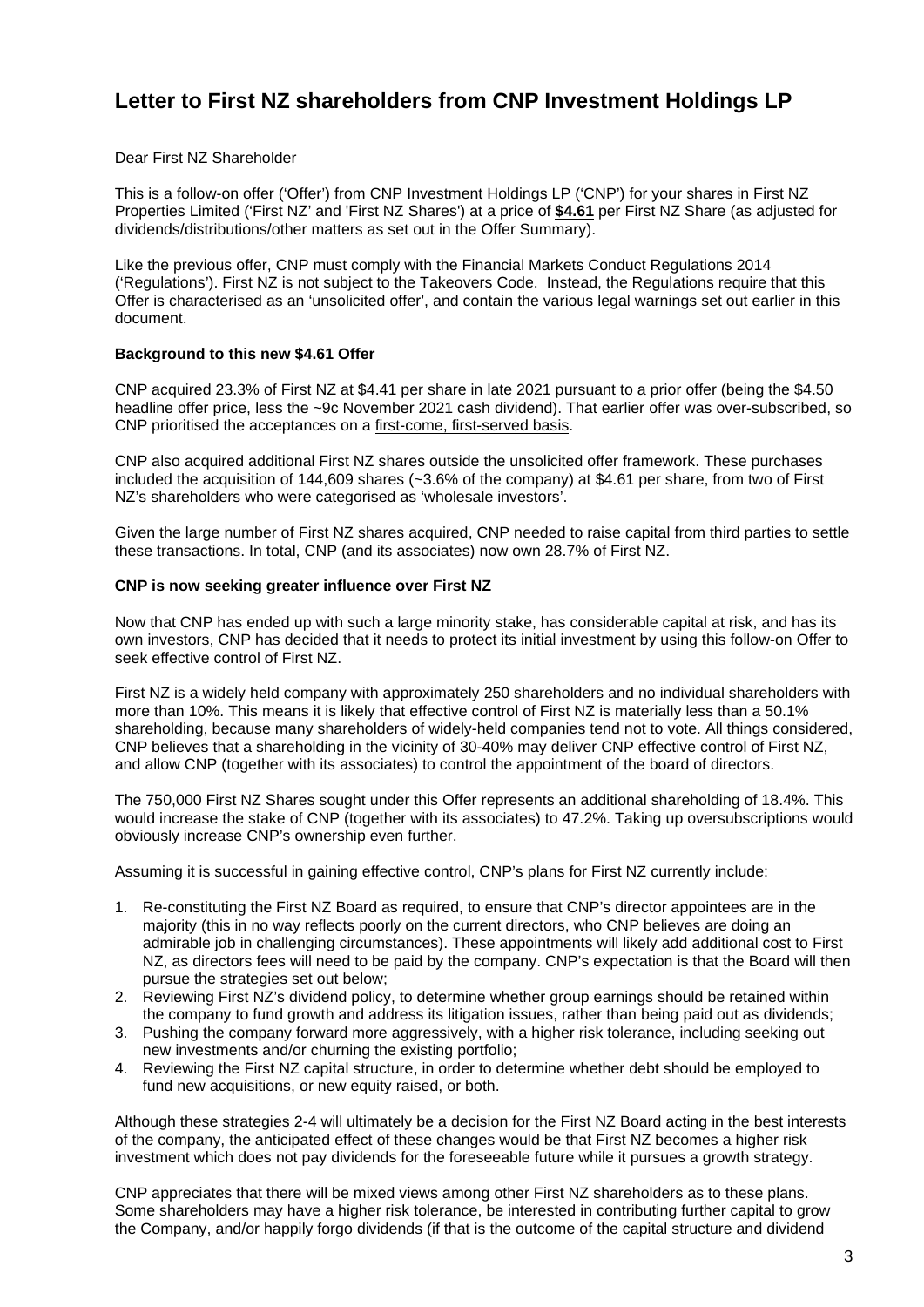policy reviews). However, other shareholders may rely on these regular dividends and/or will be concerned about the possibility of having their shareholding diluted via a capital raising in which they are unable or unwilling to participate.

If you fall into the latter category, or have a lower risk appetite, then you may decide this is an appropriate time to sell.

# **First NZ's troubled history and ongoing issues**

All shareholders should be aware by now of First NZ's troubled history. These include the alleged fraud by the prior CEO, mismanagement and poor governance under the prior management regime, utilising family members as directors, undisclosed related party payments, unconsented major transactions, and the withdrawal of Directors & Officers insurance by First NZ's underwriter (this in itself is relatively rare). Finally, there is the limited liquidity for the First NZ shares on the Syndex platform.

Unfortunately, in December 2021 (after CNP made its original offer, and also after the November Fairness Opinion) First NZ advised shareholders of further bad news, being the lodgement of legal proceedings against a key property-owning subsidiary of First NZ. This was conveyed in a letter to shareholders dated 15 December 2021 (see: https://www.fssmanagement.co.nz/wp-content/uploads/2021/12/First-NZ-Claimagainst-Symonds110-Ltd-December-15-2021.pdf). The Plaintiff is suing the First NZ subsidiary for breach of warranty and breach of the Fair Trading Act in relation to the aluminium cladding of a building at 110 Symonds St in Auckland, that was sold by that First NZ subsidiary in 2019. CNP understands that the cost to remedy the cladding issue may be in the vicinity of \$3m.

This litigation against First NZ is in itself very disappointing. Regardless of the litigation's merits (which CNP expresses no opinion on), litigation is never a good thing. Perhaps more concerningly though, is that this latest lawsuit raises further questions as to whether there may be additional legacy issues that have not yet surfaced. The possibility of these unknown risks, harking back to the prior management regime, is presumably a contributing factor to the inability of the First NZ directors to obtain Directors & Officers insurance.

# **Seismic problems persist at First NZ's Christchurch property**

A second pressing concern for First NZ are the issues around its Sheffield St property in Christchurch. According to Colliers (in its October 2021 valuation), some of this property's problems include:

- 1. Low seismic capacity of just over 20% NBS;
- 2. No natural disaster insurance cover protecting against earthquake damage; and
- 3. The building is specialised, and may prove difficult to lease if the current tenant defaults or does not renew (in CNP's opinion, the tenant operates in a challenging industry, as evidenced by a previous incarnation of the tenant going into receivership in 2014).

When this property was valued by Colliers in October 2021, the valuation deducted the (July 2020) estimated cost of the seismic repairs, being \$2.08m. However, that was very much a high level estimate, with the report at that time noting that 'these figures are still very approximate and would need to be reviewed by a quantity surveyor as detailed design is carried out…'. To the extent that the more detailed quantity surveyor cost estimate currently being sought by First NZ results in a considerable higher cost estimate (at very least the cost of construction materials has increased significantly since then), this would presumably imply a materially lower property valuation.

# **Macro issues**

In addition to the First NZ-specific issues noted above, since CNP's earlier First NZ offer was finalised and sent to the Board on 6 October 2021, domestic interest rates and inflation have risen materially, the NZX50 Gross Index has dropped by approximately 8.5%, and NZ is now facing an Omicron outbreak. CNP considers that all of these factors have negative connotations for the value of the First NZ Shares.

#### **Why are First NZ's problems relevant to this Offer?**

As is obvious from the above, First NZ is unfortunately no 'ordinary' company. Rather, it faces a litany of issues, with accompanying risk to shareholders. In CNP's view, these greater-than-usual potential risks means in is inappropriate to apply standard, business-as-usual valuation principles (such as those used in the November 2021 Fairness Opinion) to a troubled company like First NZ. For example, one valuation methodology the Fairness Opinion uses is the Net Realisable Value method, which assumes a hypothetical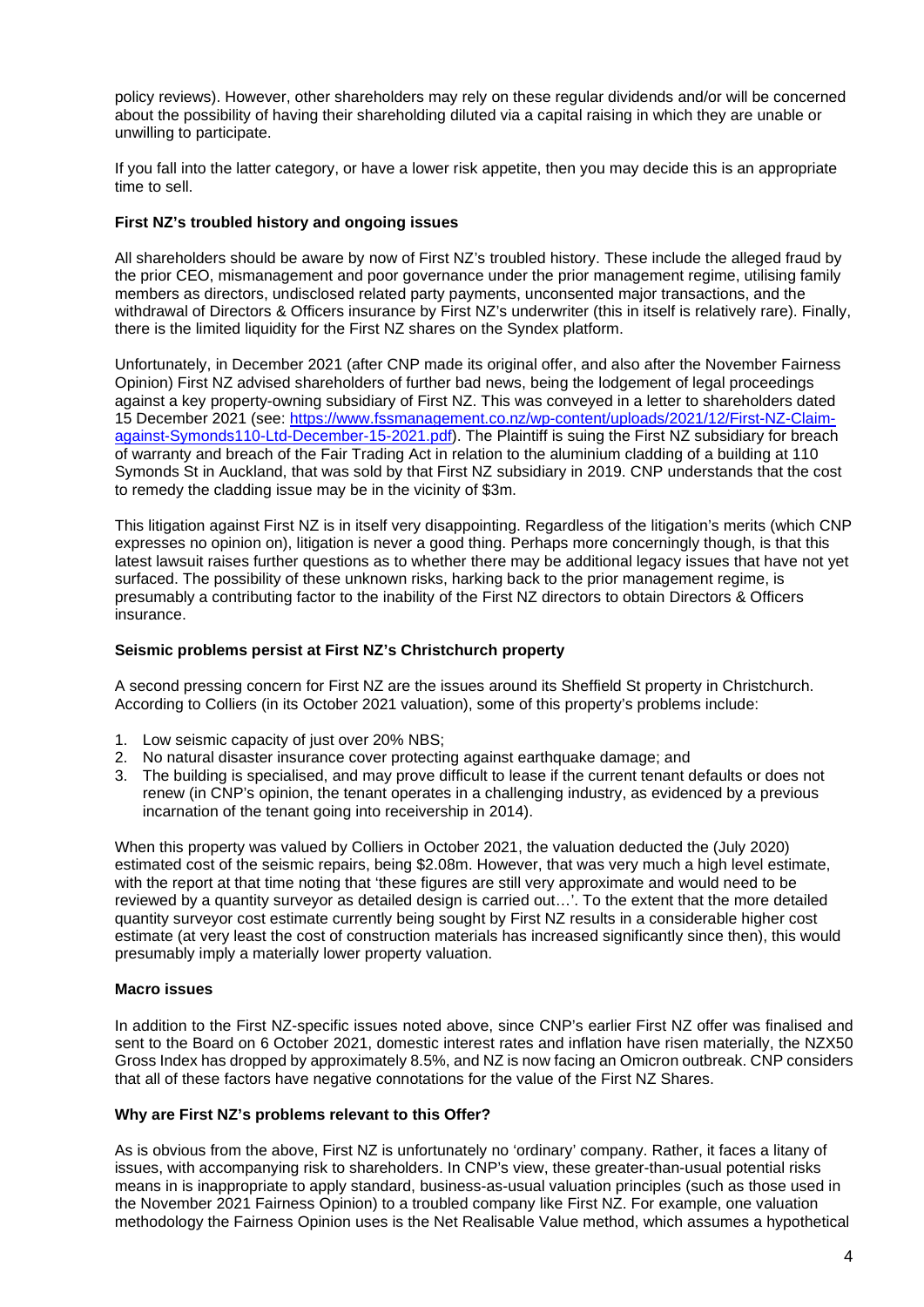windup over 6-12 months. However, there is no suggestion this will occur (CNP would not support it) and in any event the litigation problems facing First NZ may take a number of years to be concluded.

For the above reasons, CNP believes the most appropriate valuation benchmarks for First NZ are actual, real-world, arms-length transactions in First NZ Shares. Recent such transactions include:

- 1. The acquisition by CNP of a large minority stake in First NZ at \$4.41 per share; and
- 2. The acquisition by CNP of 144,609 shares (being ~3.6%) at \$4.61 per share, from two of First NZ's larger shareholders who are 'wholesale investors'.

This latter transaction, in which both of the selling shareholders were 'wholesale investors' under the Financial Markets Conduct Act 2013, is the transaction on which CNP has based this Offer. In CNP's opinion, the representatives of both of these wholesale investors were relatively sophisticated (one was a financial adviser) and had a good understanding of First NZ's problems and future prospects. As First NZ shareholders, these wholesale investors also had access to the November 2021 Fairness Opinion.

# **Contact**

Thank you for taking the time to consider this Offer carefully. If you have any questions, please email me at craig@pagetcapital.co.nz, or call me on 021 615 625.

Yours sincerely

Craig Priscott On behalf of CNP Investment Holdings LP

This document is not financial or investment advice. It does not take into account your objectives, financial situation or the needs of individuals. Undue reliance should not be placed on any forward-looking information contained within, which involves inherent risks and uncertainties. No outcomes or returns are promised by any person and there is no obligation to provide any update in respect of any future matters should circumstances change. If you are in doubt as to any aspect of this Offer, you should consult your financial or legal adviser.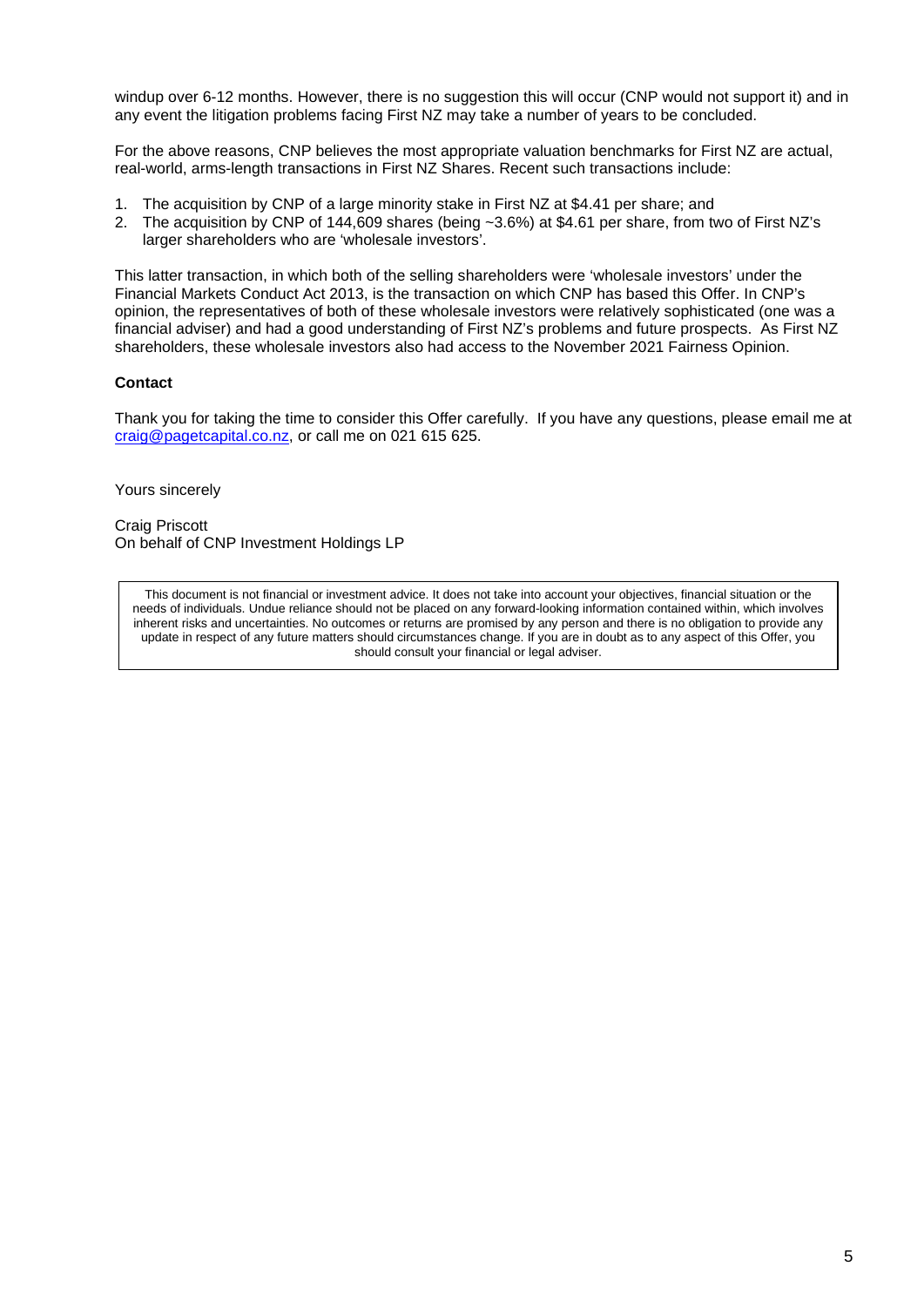# **OFFER SUMMARY**

CNP is offering to acquire some or all of your First NZ Shares on the following terms and conditions:

| <b>Offer Price</b>                                | NZ\$4.61 in cash for each First NZ Share that you choose to sell, less all gross<br>distributions/dividends (but excluding imputation credits) per share - either paid<br>to you, declared by First NZ, or with a record date - between 24 January 2022<br>(the "Reference Date") and the Payment Date (for each seller).                                                                                                                                                                                                                                                                               |  |  |  |
|---------------------------------------------------|---------------------------------------------------------------------------------------------------------------------------------------------------------------------------------------------------------------------------------------------------------------------------------------------------------------------------------------------------------------------------------------------------------------------------------------------------------------------------------------------------------------------------------------------------------------------------------------------------------|--|--|--|
| <b>Other Adjustments to</b><br><b>Offer Price</b> | It is possible (albeit unlikely) that after the Reference Date, First NZ announces<br>or completes a share split or consolidation, a share buyback or redemption or<br>cancellation, an issue of new securities, or some other event (other than a<br>distribution/dividend that has already been taken into account above) that<br>changes the capital structure of First NZ in some way (such as increasing or<br>decreasing the number of shares outstanding, and the value per share).                                                                                                              |  |  |  |
|                                                   | If such an event will become effective or have a record date prior to the Payment<br>Date (for each seller), then the Offer Price will be adjusted such that it remains at<br>the same % of Net Asset Value per First NZ Share immediately after the event<br>that it was immediately prior to the event (i.e. the economic terms of the Offer for<br>shareholders and CNP remain substantially the same as they would have been<br>had the relevant event not occurred). CNP will advise shareholders if it becomes<br>aware of such an event, with relevant details as to any Offer Price adjustment. |  |  |  |
|                                                   | If one or more of these events occurs, but for any reason is not factored into the<br>price paid by CNP to a selling investor (either because CNP was not aware of it,<br>or otherwise), then the selling shareholder agrees to pay or transfer or otherwise<br>account to CNP for the right, benefit or entitlement or payment received in<br>relation to the relevant First NZ Shares.                                                                                                                                                                                                                |  |  |  |
|                                                   | For clarity, nothing in this section limits CNP's reliance on the Offer Conditions<br>and any waiver of the Offer Conditions will not be a waiver of any adjustment to<br>the Offer Price under this term unless CNP expressly determines otherwise.                                                                                                                                                                                                                                                                                                                                                    |  |  |  |
| <b>No Brokerage Cost</b>                          | There are no brokerage costs. You will receive the Offer Price in full.                                                                                                                                                                                                                                                                                                                                                                                                                                                                                                                                 |  |  |  |
| <b>Offer Period</b>                               | The Offer is dated 5 February 2022 ("Offer Date") and remains open for<br>acceptance until 4pm on 9 March 2022 ("Closing Date"). CNP reserves the<br>right to take up acceptances under the Offer that are received after the Closing<br>Date, but is not obliged to.                                                                                                                                                                                                                                                                                                                                   |  |  |  |
| <b>Payment Date</b>                               | CNP reserves the discretion to make payment at any time after receiving an<br>accepting shareholder's Acceptance and Share Transfer Form. Regardless, all<br>payments must occur no later than 31 March 2022. Payment will be made to the<br>bank account specified by you (either in the Acceptance and Share Transfer<br>Form or otherwise).                                                                                                                                                                                                                                                          |  |  |  |
| <b>Total Offer</b>                                | The Offer is for 750,000 First NZ Shares, being 18.448% of the First NZ Shares<br>on issue. There is no minimum acceptance condition.                                                                                                                                                                                                                                                                                                                                                                                                                                                                   |  |  |  |
| <b>Oversubscriptions</b>                          | If CNP receives total acceptances in excess of the Total Offer, CNP may accept<br>oversubscriptions at its sole discretion up to a further 2,000,000 shares (so up to<br>2,750,000 First NZ Shares in total). If there are oversubscriptions, CNP will deal<br>with all acceptances at its sole discretion.                                                                                                                                                                                                                                                                                             |  |  |  |
| Change in number of<br><b>First NZ Shares</b>     | If for any reason the number of First NZ Shares outstanding changes prior to the<br>Payment Date, then the number of Shares for which CNP is offering under the<br>Total Offer and Oversubscriptions will change such that the same proportionality<br>is retained (i.e. that the Total Offer by CNP is still for 18.448% of the total shares<br>on issue in First NZ, and similarly for oversubscriptions).                                                                                                                                                                                            |  |  |  |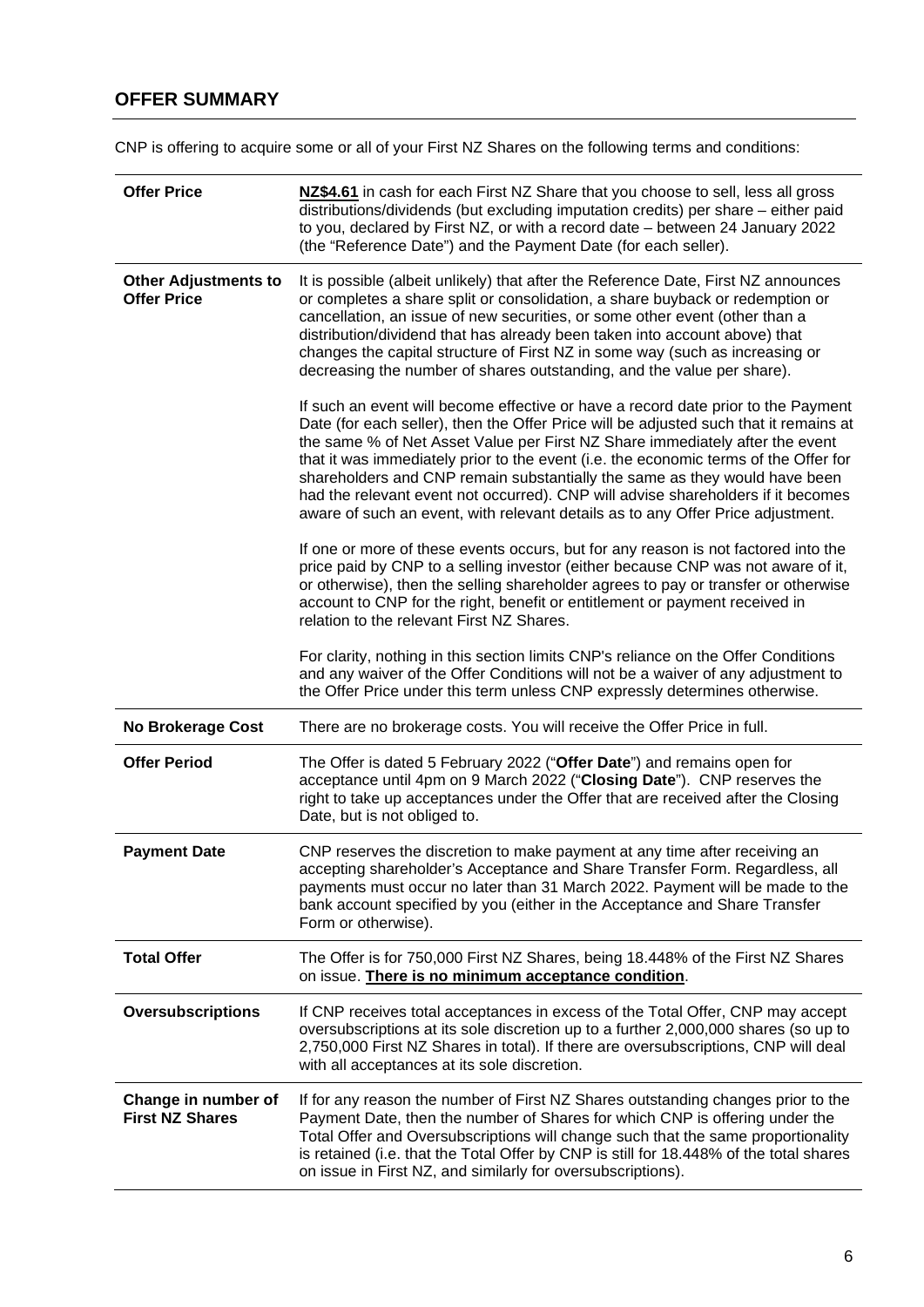| <b>Constitutional</b><br>Limitations | The limitations in the First NZ Constitution allow the board to refuse to register<br>transfers which would see a holder left with less than 3,000 First NZ Shares.<br>Therefore, you should ensure you are left with either no First NZ Shares, or at<br>least 3,000 First NZ Shares. |
|--------------------------------------|----------------------------------------------------------------------------------------------------------------------------------------------------------------------------------------------------------------------------------------------------------------------------------------|
| <b>How to ACCEPT</b>                 | To accept the Offer, complete the Acceptance and Share Transfer Form and<br>email it to craig@pagetcapital.co.nz. Alternatively, you can mail the form using<br>the envelope enclosed (bear in mind Covid-19 post delays).                                                             |
| <b>How to DECLINE</b>                | To decline the Offer, just ignore these documents and do nothing.                                                                                                                                                                                                                      |
| <b>Offer Conditions</b>              | The Offer is subject to the conditions below. Any or all of the conditions can be<br>waived in whole or in part by CNP at its absolute discretion.                                                                                                                                     |
| <b>Change of Mind</b>                | You may withdraw your acceptance of this Offer up until 10 working days after<br>the date you accepted it.                                                                                                                                                                             |
| No Transfer                          | If First NZ does not register the change of share ownership to CNP within 7<br>Working Days of payment, at the discretion of CNP the transaction shall be<br>cancelled and any monies refunded to CNP.                                                                                 |
| <b>Withdrawal of Offer</b>           | CNP may only withdraw this Offer with the permission of the Financial Markets<br>Authority.                                                                                                                                                                                            |
| <b>Legal Adviser to CNP</b>          | Russell McVeagh                                                                                                                                                                                                                                                                        |
| <b>Contact Information</b>           | For questions about the Offer or the Acceptance and Share Transfer Form,<br>please contact Craig Priscott, 021 615 625, craig@pagetcapital.co.nz.                                                                                                                                      |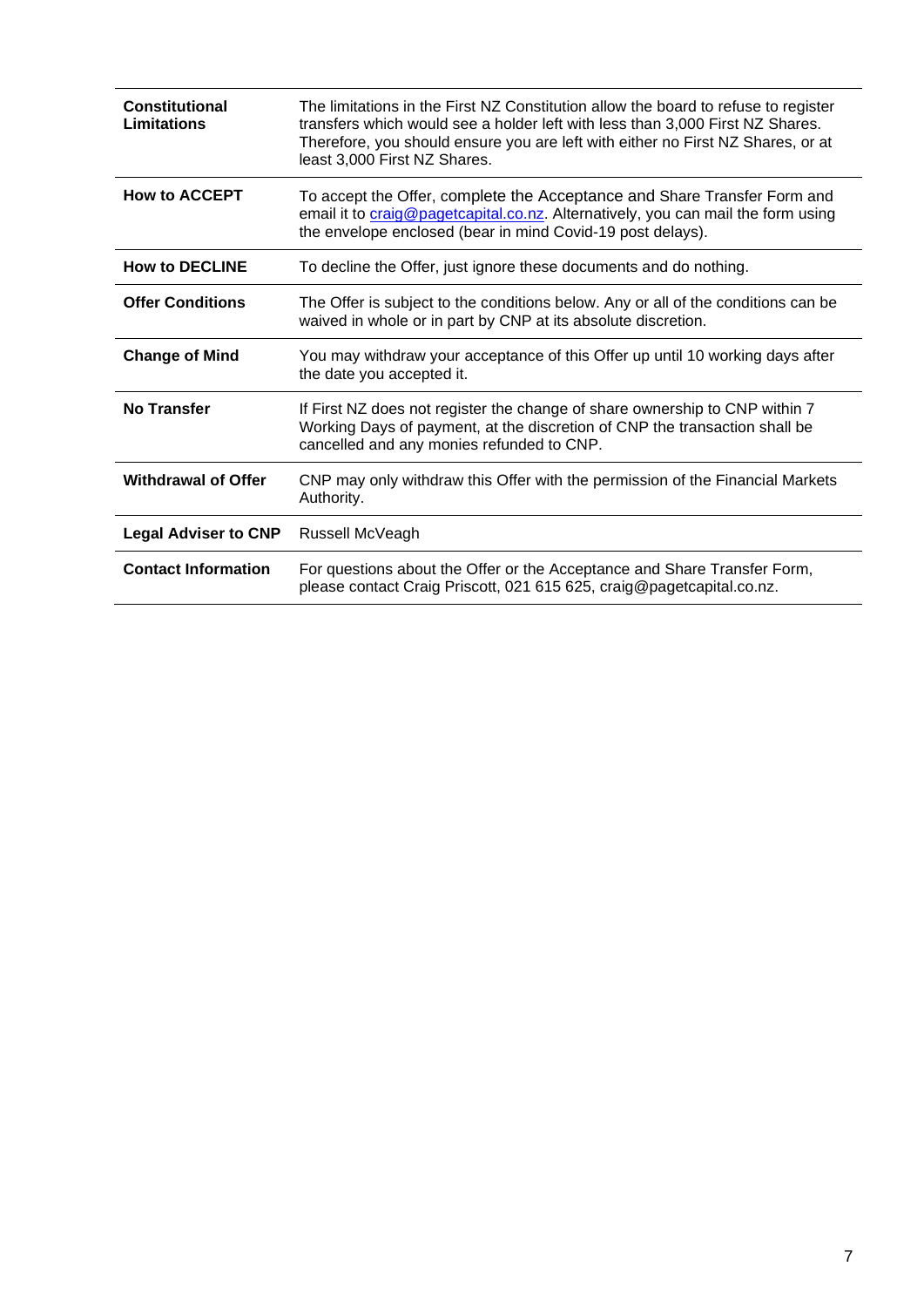# **OFFER CONDITIONS**

For clarity, the terms and conditions in the Acceptance and Share Transfer Form comprise part of the terms and conditions of the Offer, in addition to the terms and conditions set out below. Each condition below must be satisfied or waived by CNP (in its absolute discretion) by the Payment Date (for each seller). For the purposes of these conditions, a reference to 'First NZ' also includes any subsidiaries of First NZ.

- 1. None of the First NZ Shares are reclassified, subdivided, consolidated, redeemed or bought back by First NZ, no further shares, options, or other securities of any nature of First NZ are issued or made the subject of any option or agreement to issue, and there is no alteration of the rights, privileges or restrictions attaching to any First NZ Shares;
- 2. The business of First NZ is carried on in the normal and ordinary course and no unusual or abnormal payments or liabilities (including contingent liabilities) are made or incurred by First NZ;
- 3. None of the assets of First NZ are disposed of, or made the subject of any option, and no material contracts are entered into (such as a contract to acquire a property or shares, the management contract with FSS Management Limited, or a litigation settlement agreement), or materially varied, by First NZ;
- 4. No asset of First NZ is destroyed or damaged to an extent which materially affects the carrying on of the business of First NZ;
- 5. There is no alteration to the constitution of First NZ (including its subsidiaries) or FSS Management Limited;
- 6. No liquidator, receiver, receiver and manager, administrator (voluntary or otherwise), statutory manager or similar official is appointed to First NZ or is appointed in relation to any of its assets, and no proceedings or other action to appoint any such party is commenced or taken;
- 7. No resolution is passed for any amalgamation or liquidation of First NZ and First NZ is not involved in, or subject to, any other unsolicited offer, takeover offer, merger, share buyback, share split or consolidation, share redemption or scheme of arrangement (or any agreement or proposal relating to the foregoing occurs);
- 8. There being no event, change, circumstance or condition that has occurred on or after the Offer Date that has had, or could reasonably be expected to have, in the opinion of CNP, a material adverse effect as compared with the position absent the event, change, circumstance or condition. A material adverse effect would will include (without limitation) any independent report received by First NZ on the cost of the seismic works at First NZ's Sheffield St property concluding that the cost of the seismic works required to increase the NBS to 67% or greater is materially higher than the current estimate of \$2.08m, any default or breach of a First NZ lease by a First NZ tenant, the insolvency of one of First NZ's tenants, the termination of one of First NZ's leases, and/or any material reduction in the amount of rent paid or payable in relation to a First NZ property by a First NZ tenant (whether due to Covid-19 restrictions or otherwise);
- 9. No proceedings, other than any which have commenced prior to the Offer Date, being notified, threatened or commenced against First NZ and there is no material increase in the scope or quantum of any claim made under any of the existing proceedings against First NZ;
- 10. No assets of First NZ are, or could reasonably be, subject to any option, forfeiture or termination, transfer, any right of pre-emption, or any other right that could be adverse to First NZ or CNP in the event of an increase in CNP's shareholding in First NZ;
- 11. No event of default, potential event of default, repayment event, prepayment event or event of review (however described) under any agreement or instrument to which First NZ is subject occurring, or will occur, as a consequence of an increase in CNP's shareholding in First NZ;
- 12. There is no order issued by any court of competent jurisdiction in New Zealand, any regulator or other legal restraint or prohibition making implementation of this Offer, or any aspect of it, void, unenforceable or illegal;
- 13. The S&P/NZX 50 Index (Gross) does not close below 11,750 on any day between the Offer Date and the Payment Date;
- 14. The S&P/NZX All Real Estate Index does not close below 1,775 on any day between the Offer Date and the Payment Date.

If the Offer does not become unconditional before the Payment Date, it will lapse and all Acceptance and Share Transfer Forms received by CNP will be cancelled and of no effect. CNP will advise accepting shareholders if the Offer does not become unconditional. If there is an inconsistency between the terms and conditions of the Offer and the provisions of (or the application of the provisions of) the Financial Markets Conduct Regulations 2014 the provisions of (or the application of the provisions of) the Financial Markets Conduct Regulations 2014 will prevail.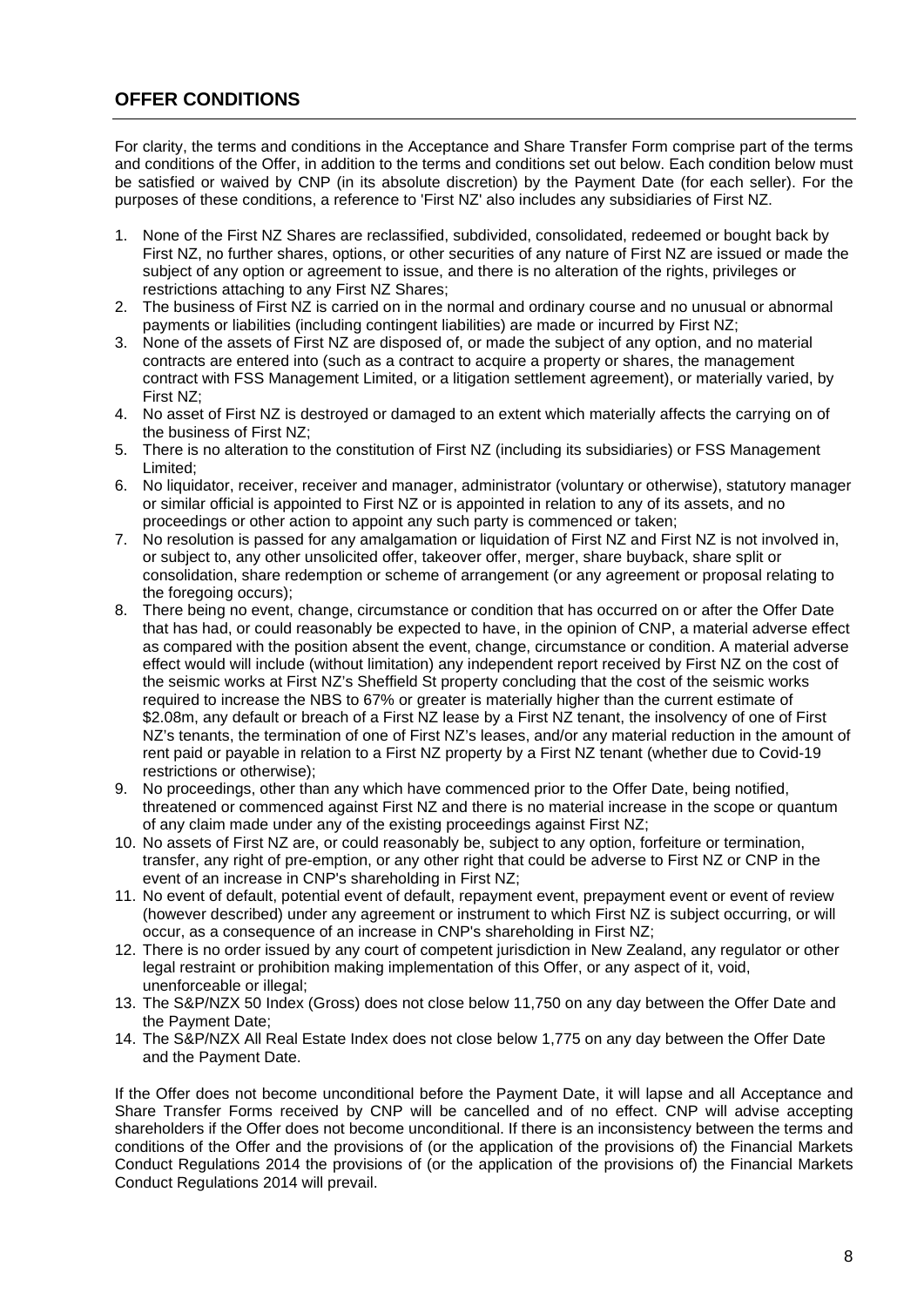# **ACCEPTANCE AND SHARE TRANSFER FORM – First NZ follow-on Offer**

<OWNER>

<ADDRESS 1> <ADDRESS 2> <ADDRESS 3> <ADDRESS 4> <ADDRESS 5> **Number of First NZ Shares held:** (as at 28 January 2022)

<SHARES>

**Holder number:** 

<HOLDER NUMBER>

**IMPORTANT**: This form, and the accompanying document, are important documents and require your attention. Please read them carefully.

#### **WHAT IS THIS FORM FOR?**

This Acceptance and Share Transfer Form is to be used to accept the Offer detailed in the accompanying document from CNP Investment Holdings LP ("**CNP**") to purchase shares ("**First NZ Shares**") in First NZ Properties Limited ("**First NZ**").

If you wish to accept the Offer, please complete and return this Acceptance and Share Transfer Form in accordance with the instructions below. If you do not wish to sell your First NZ Shares, you do not need to take any action.

Beneficial ownership of, and title to, the First NZ Shares which are the subject of an Acceptance and Share Transfer Form shall pass to CNP, and the registration of the transfer of those First NZ Shares shall take place, contemporaneously with the payment for such First NZ Shares being made in accordance with the Offer.

#### **TERMS OF ACCEPTANCE AND POWER OF ATTORNEY**

By signing this form, you:

- accept the Offer for the number of Shares in the box below labelled "Number of First NZ Shares you wish to sell" ("**Accepted Shares**"), subject to the terms of the Offer, and transfer title to the Accepted Shares to CNP or its nominee;
- without limitation to any other matter, you undertake, represent and warrant to CNP that:
	- a) you are the sole legal and beneficial owner of the Accepted Shares, or are the legal owner and have the necessary power, capacity and authority to sell and transfer any or all of the Accepted Shares;
	- b) to the extent required by CNP pursuant to the terms of the Offer you will pay, transfer or account to CNP for benefits on the Shares accruing on or after the Reference Date as provided for in the column titled "Other Adjustments to Offer Price";
	- c) legal and beneficial title to all of the Accepted Shares which are taken up by CNP will pass to CNP, free of all security interests, charges, liens, mortgages, encumbrances and adverse interests and claims of any kind;
	- d) you will not, and will not attempt to, directly or indirectly, sell, transfer, or dispose of (or agree to do any of those things), any or all of the Accepted Shares (other than in accordance with this form); and
	- e) you irrevocably instruct First NZ to refuse to register any transfer of any or all of the Accepted Shares except for transfers to CNP pursuant to this form;
- confirm to CNP that this form has been duly and validly completed and signed;
- confirm and certify to CNP (for the purposes of section 95(5) of the Companies Act 1993) that any share certificate relating to the Accepted Shares has been lost or destroyed or will be destroyed by you immediately following beneficial ownership to the Accepted Shares passing to CNP in accordance with the terms hereof and irrevocably indemnify First NZ and each director of First NZ against any losses that arise from or in connection with your certification and confirm that you will promptly provide any further indemnity required by the First NZ Board in this regard; and
- authorise CNP, in its discretion, to treat any Acceptance and Share Transfer Form as valid, and to rectify any errors in, or omissions from, your Acceptance and Share Transfer Form to enable that form to constitute a valid acceptance of the Offer and to facilitate the transfer of your First NZ Shares.

#### **NUMBER OF SHARES**

#### **Number of First NZ Shares you wish to sell:**

Notes - If you wish to accept the Offer and:

- If you hold less than 3,000 First NZ Shares, you should accept the offer for all of your First NZ Shares
- If you are only selling a portion of your shares, you should not leave yourself with less than 3,000 First NZ Shares (as the Board may not allow the transfer of your First NZ Shares to be registered).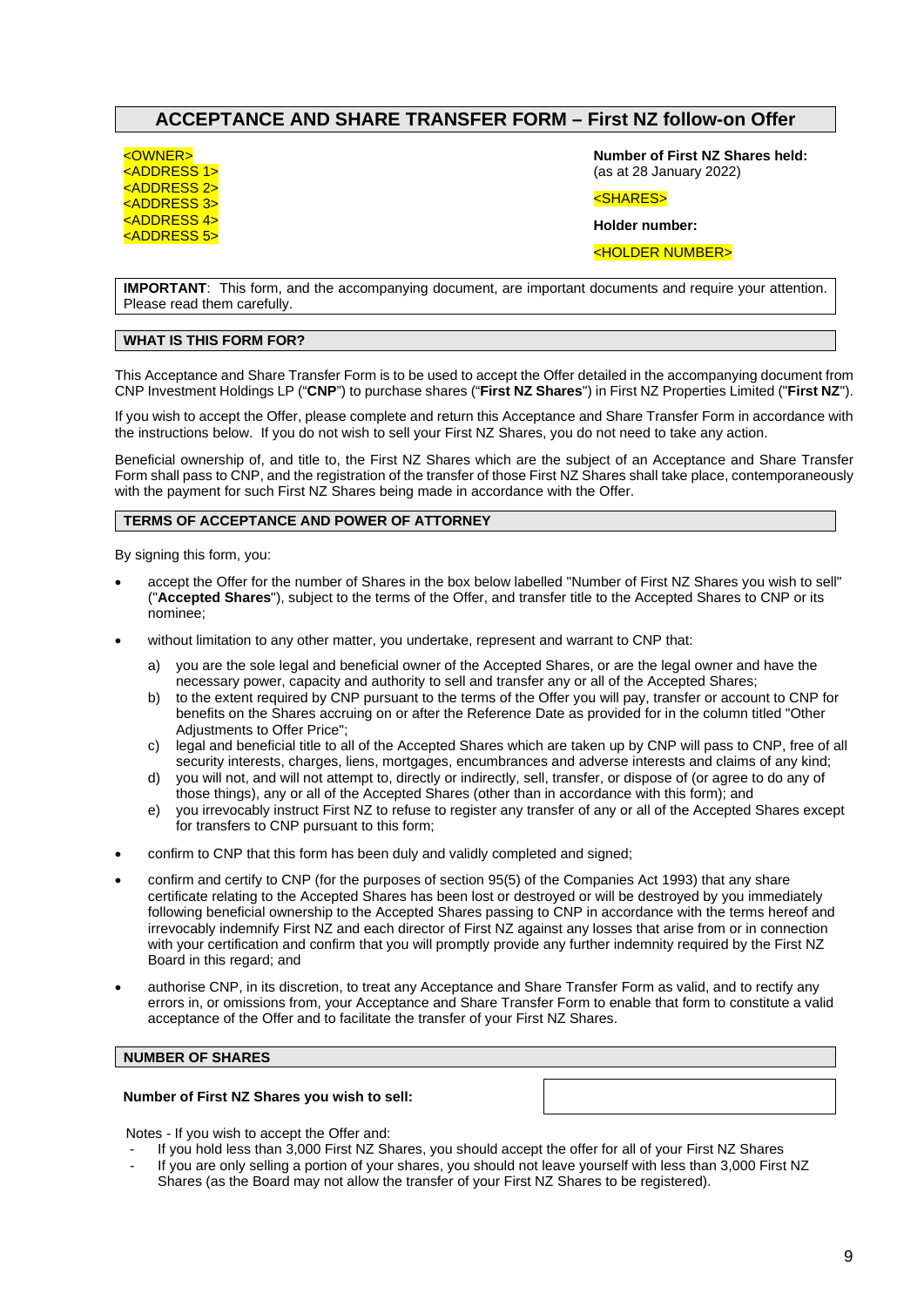| <b>SIGN HERE</b>                                               |                                    |      |
|----------------------------------------------------------------|------------------------------------|------|
|                                                                |                                    |      |
| FOR AN INDIVIDUAL, TRUSTEES, OR HOLDER<br>OF POWER OF ATTORNEY | <b>FOR A COMPANY</b>               |      |
| Your signature(s) / signature(s) of your attorney(s):          | Signed on your behalf by:          |      |
|                                                                |                                    |      |
|                                                                |                                    |      |
|                                                                |                                    |      |
|                                                                | Director/Authorised Signatory(ies) |      |
| Dated and signed on the                                        | day of                             | 2022 |

| <b>CONTACT DETAILS OF SELLER (IN CASE OF QUERIES)</b> |                      |  |  |
|-------------------------------------------------------|----------------------|--|--|
|                                                       |                      |  |  |
| <b>Phone Number:</b>                                  |                      |  |  |
|                                                       |                      |  |  |
| <b>Email Address:</b>                                 | $^{\textregistered}$ |  |  |
|                                                       |                      |  |  |

#### **PAYMENT DETAILS**

Payment in NZD will be made electronically directly into the New Zealand bank account that you specify below. *If possible, please specify the same bank account that your First NZ dividends are paid into. Please print the bank account number so that it is clearly visible. CNP will not be liable for your errors.* 

| <b>Account Name:</b>       |                                                                                                                                              |
|----------------------------|----------------------------------------------------------------------------------------------------------------------------------------------|
| <b>Account Number:</b>     | Bank<br><b>Branch</b><br>Suffix<br><b>Account Number</b><br>$\overline{\phantom{a}}$<br>$\overline{\phantom{a}}$<br>$\overline{\phantom{a}}$ |
| <b>Bank Name:</b>          |                                                                                                                                              |
| <b>Branch and Address:</b> |                                                                                                                                              |

#### **NOTES AND INSTRUCTIONS FOR COMPLETION**

- 1 **SIGNATURES:** Individuals, trustees and attorneys should sign and date this form where marked. Companies must sign in accordance with the Companies Act 1993 and their constitution (if any).
- 2. **PAYMENT:** CNP has no responsibility to verify any bank account details for you.
- 3. **JOINT HOLDERS:** If the Offered Shares are registered in the names of joint holders (including where there are multiple trustees of a trust), all holders must sign this form, except where the form is signed by an agent and/or attorney.
- 4. **POWER OF ATTORNEY:** If the form is signed under a power of attorney, the relevant power of attorney must be submitted with this form for noting and return. The certificate of non-revocation of power of attorney printed on this form must be completed, unless the attorney is a body corporate, in which case the attorney must sign and attach a certificate of non-revocation of power of attorney in the form set out in the Property Law Act 2007.
- 5. **SENDING IN YOUR ACCEPTANCE:** Email the completed Acceptance and Share Transfer Form to craig@pagetcapital.co.nz or put it in the enclosed pre-addressed and prepaid envelope and mail it as soon as possible, but in any event so as to be received not later than 4pm on the Closing Date.
- 6. **INTERPRETATION:** A reference to "you' is a reference to the registered shareholder(s) printed at the head of this form and, accordingly, references to you in the singular shall include the plural. Capitalised terms used but not defined in this form have the meanings given to them in the accompanying document.

If you have any questions in relation to this form, please email **craig@pagetcapital.co.nz** or call Craig Priscott **on 021-615-625.**